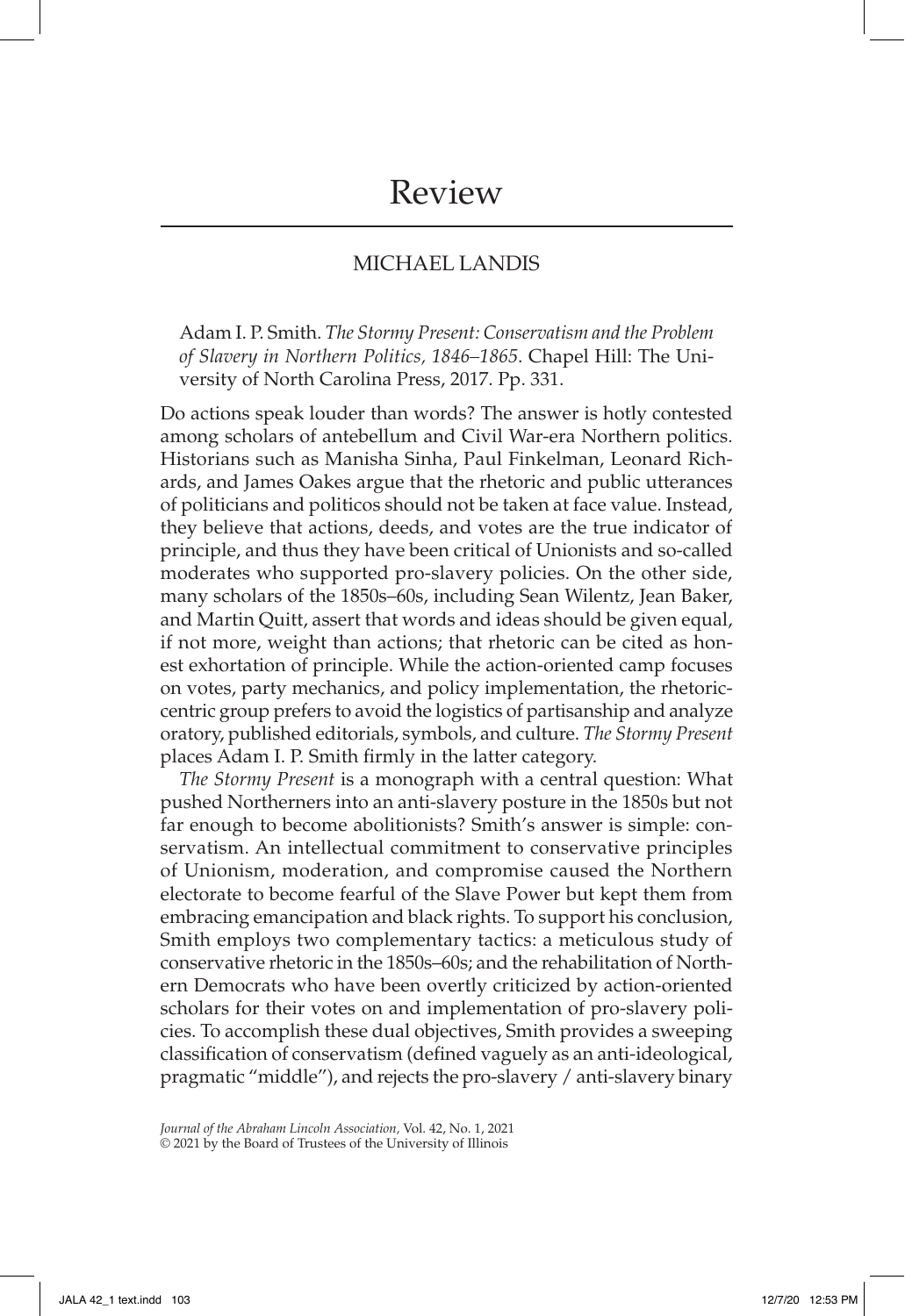by which historians typically divide Northerners. Rather, according to Smith, the vast swath of the Northern electorate was anti-slavery—a "silent majority," borrowing a phrase from Richard Nixon, between the fringe radical groups of abolitionists and secessionists (3). In Smith's telling, Northern Democrats were little different from Whigs and Republicans on the issue of slavery, all sharing anti-slavery sentiment and free soil values. This similarity, he asserts, accounts for all of the partisan wrangling of the greater Civil War era: demise of the Whigs, rise and fall of the Know Nothings, rise of the Republicans, the flash of the Constitutional Unionists, and the wartime Union Parties. Free state voters changed, created, and combined parties easily and quickly because they were essentially all the same: "The overriding issue in Northern politics," Smith explains in his introduction, "was not whether slavery was right or wrong but in what respect it was a threat" (18). Or, later: "Many of the underlying assumptions of the mainstream of Northern Democrats and Republicans were the same" (101).

Smith's conflation of antebellum parties and partisanship into a relatively homogeneous conservative majority is a striking rejection of decades of scholarship and the overwhelming evidence of deep social and political divides over a host of policies and issues, not the least of which was slavery. Moreover, his portrayal of abolitionists as a dangerous, destabilizing sect harkens back to the pro-Southern scholarship of the late 19th and early 20th centuries, wherein compromisers with slavery were the heroes, and abolitionists the villains. Hence, Smith's *The Stormy Present* is both a bold departure from current scholarship, and a return to an older framework made famous by Avery Craven and Allan Nevins.

For this reason alone, *The Stormy Present* is an important contribution to the field. But there is far more to the book than just an intellectual about-face. Smith's focus on the nuances of conservatism provides a distinctive approach to a familiar topic. Rather than recount the main events of the 1850s–60s, he dwells in the realm of ideas and emotions, effectively divorcing politics from partisanship. His opening chapter provides the framework for virtually the entire book. Through the lens of an astute analysis of the Astor Place Riot of 1849 in New York City (where a violent mob of ruffians protested a well-to-do theatrical production, and the mayor sent in troops to preserve order), Smith reveals the essential tension at the heart of mid-19th century American conservatism: order versus violence. On one hand, conservatives adored the American Revolution and believed in the people's right to defend liberty. On the other, conservatives were obsessed with "law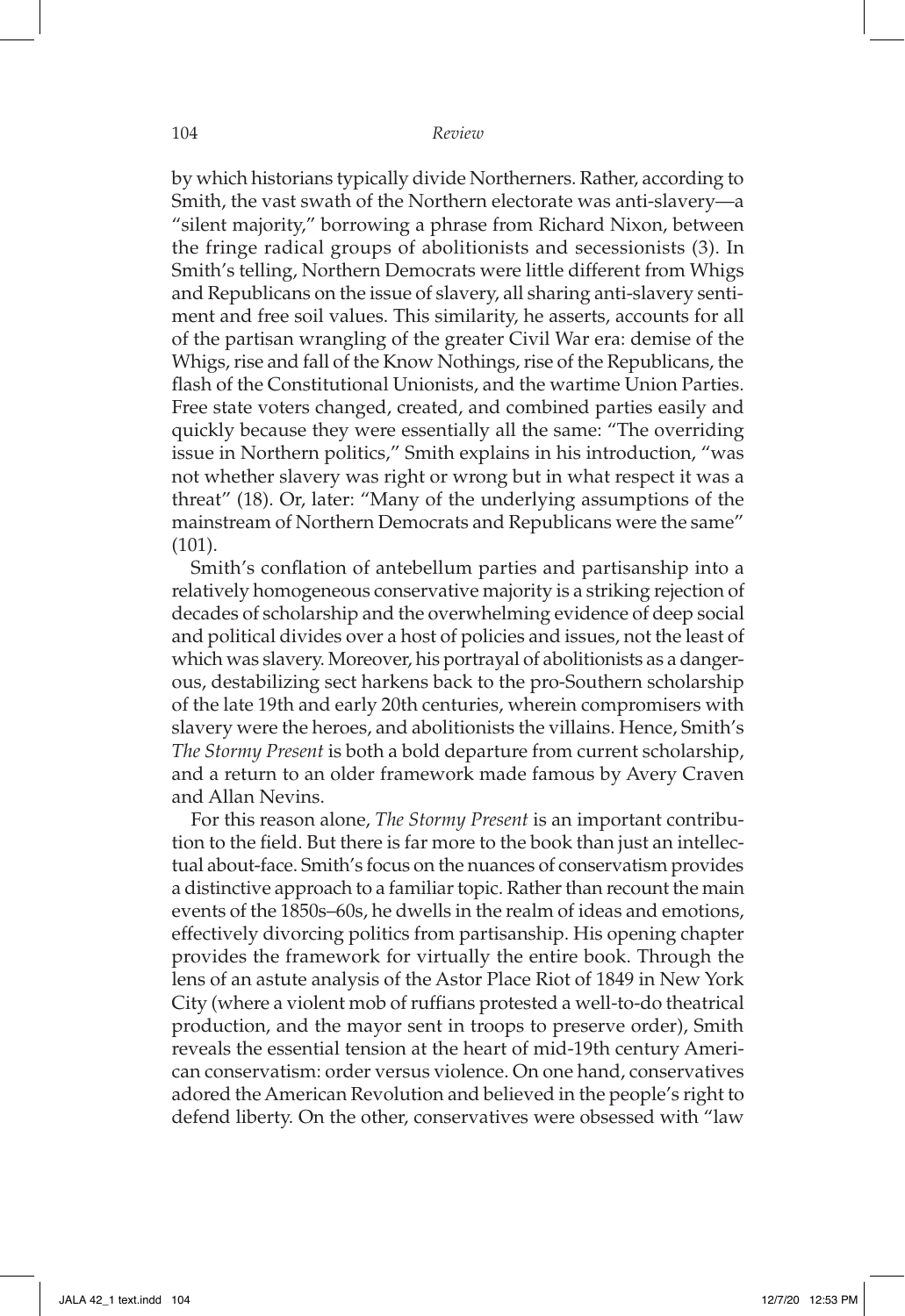and order" and abhorred the mob. For Smith, this central tension is at the heart of the sectional crisis. He sees genuine conservative continuity from the 1840s through the 1860s, despite the political and social upheavals of those decades. Thus, in 1849 as in 1861, conservatives endorsed the use of force by the state to put down a threat to social stability. "In the years from Astor Place to Appomattox," he concludes, "the frames of reference and the language deployed in the free states remained largely constant even while . . . circumstances changed" (214).

It is in his meticulous analysis of "frames of reference" and "the language deployed" where Smith truly shines. As he moves from the antebellum era to the war years, he demonstrates that all parties adopted conservative rhetoric and symbolism. For instance, both defenders and attackers of the Fugitive Slave Act of 1850 utilized "the language of conservatism" (44). The same goes for the opposing sides of the Kansas-Nebraska Act of 1854. His analysis of the "freedom national" versus "popular sovereignty" debate is particularly insightful. While action-oriented scholars have condemned popular sovereignty as a thin guise crafted by enslavers to spread slavery and pushed through Congress by "doughfaces" (pro-slavery Northerners), Smith defends the policy as genuinely neutral on the peculiar institution. Both concepts, freedom national and popular sovereignty, Smith argues, were fundamentally alike: they were both free soil policies. Their difference lay in where power was to be placed. Should territorial settlers decide on the fate of slavery, or should Congress decide for them? Either way, slavery could be prevented. The resulting bloodshed in Kansas once again exposed the conservative struggle between the desire for law and order and believing in the right of the people to make their own decisions.

Likewise, Smith's in-depth exploration of conservative reactions to the secession winter is one of his best sections. Once again, the "silent majority" was confronted with the choice between devotion to social stability (Union) and the rights of the people (secession). "Secession exposed the tension in antebellum political culture," Smith writes in a typically perceptive passage, "between confidence that popular government was the wave of the future and the anxiety that it was inherently fragile" (167). A Richard Hofstadter–like "status anxiety" permeates Smith's portrayal of conservatives, especially since almost all of his sources were monied and influential with much to lose from social upheaval. Whether it was the crisis of 1850, the secession winter, or emancipation, conservatives experienced never-ending nervousness about the fate of the Union, republican government, and social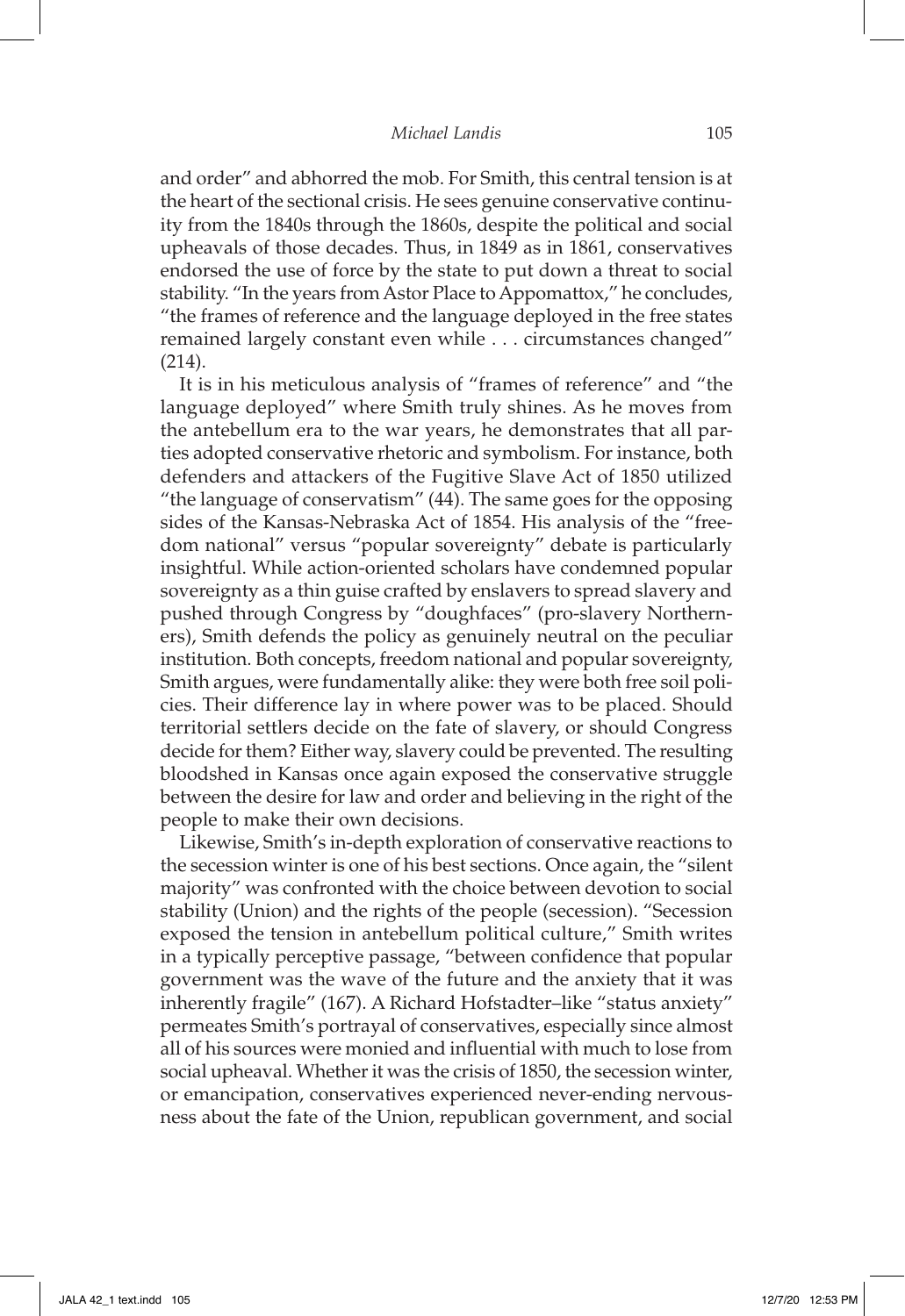## 106 *Review*

order. It was this perpetual anxiety that drove Northerners into opposition to slavery and secession. And during the bloodshed, the majority of both Democrats and Republicans believed a war to preserve the Union was fundamentally *conservative*.

Smith's examination of the war years also challenges recent scholarship by casting Democrats as "naturally and inherently the defenders of liberty," rather than as treasonous racists plotting with Confederates to disrupt voting, spread white supremacist propaganda, and engage in domestic terrorism (204). Critics of the Lincoln administration, in Smith's assessment, were good conservatives fighting a real "Reign of Terror" emanating from Washington, D.C. (203). But, of course, the author also portrays Lincoln as a deep conservative. In this way, notorious Copperhead Clement Vallandigham and Republican President Lincoln were of the same intellectual stripe: they were both consistent conservatives who differed only on the method of their conservatism. Smith's chapters on the war follow closely the work of Gary Gallagher, who has defended the veracity of claims made by Lincoln's critics, and offer a repudiation of James Oakes and Jennifer Weber, who have been far less generous toward Copperheads and conservatives.

Despite its intellectual strengths and novel approach to a familiar narrative, *The Stormy Present* stumbles when it ventures into the nuts and bolts of partisanship. Readers looking for a comprehensive treatment of politics will be disappointed, as Smith makes chronological jumps, avoids policy, and never really explains how things happened. He is not interested in what politicians and parties actually did, only how conservatives viewed them. Moreover, almost all of the rhetoric and oratory of Smith's conservatives are taken at face-value, with no acknowledgement that politicos seeking office, patronage, or favors may embellish their declarations to suit their audience. For Smith, all politicos were honest men who always spoke (or wrote) honestly about what they believed. Though he draws on an impressive number of Northern thinkers, memoirists, and politicians, he rarely investigates their careers or explains any possible personal or professional motivation. Men who cast crucial Northern votes for the spread of slavery, such as Lewis Cass, Daniel Dickinson, and Stephen Douglas, are treated purely as conservative thinkers and not practical politicians. Douglas is a perfect example: Smith focuses almost entirely on his public rhetoric while ignoring that Douglas owned slaves, championed legislation that spread slavery, and hoped to benefit politically from his catering to slave state grandees. (He sought the Democratic presidential nomination, which required a two-thirds vote, in 1848, 1852, 1856, and 1860.) Part of the problem may be sources. Smith relies